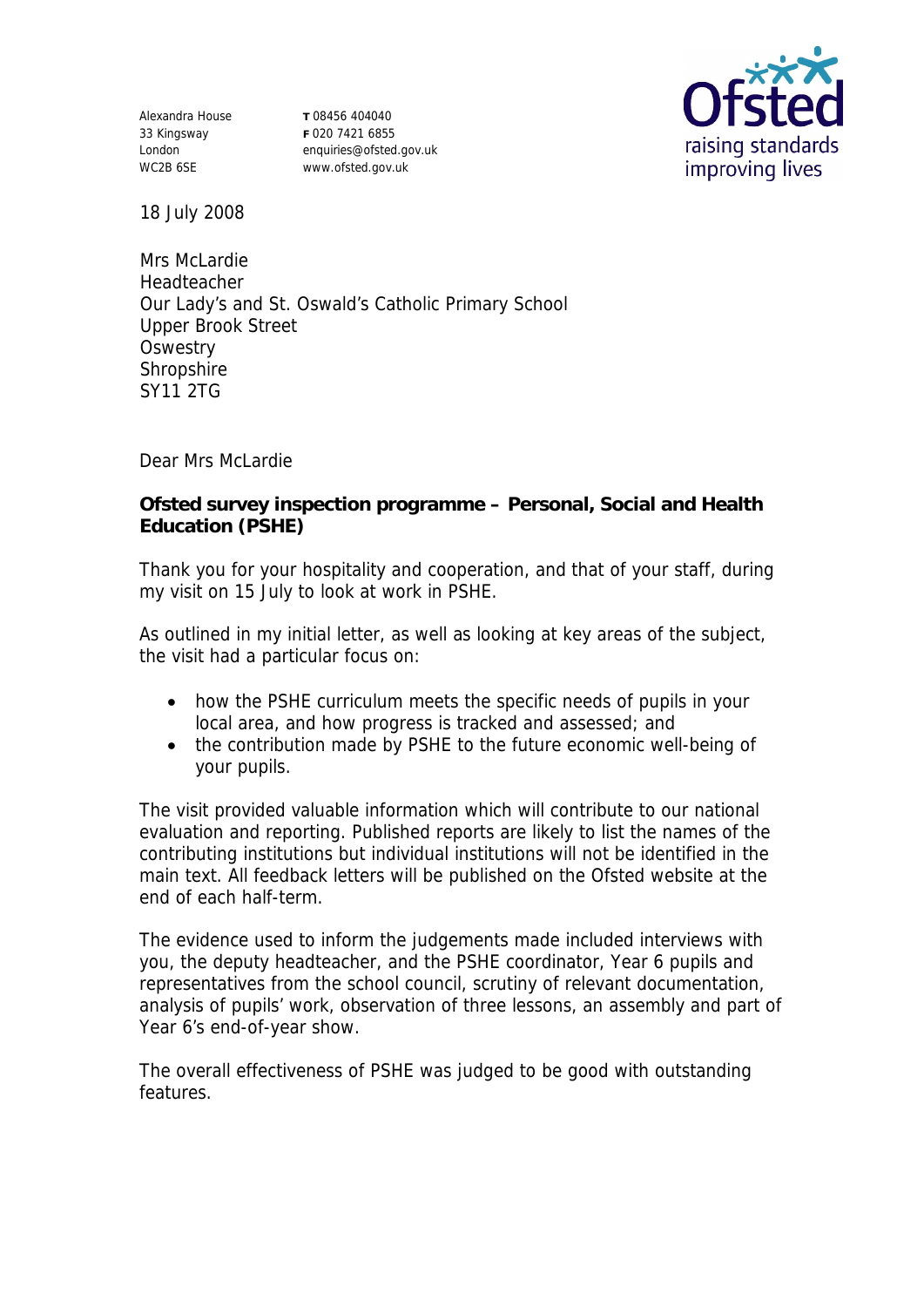## **Achievement**

Achievement in PSHE is good.

- Pupils have good understanding of what is meant by a balanced diet and the importance of regular exercise. They apply their knowledge by participating enthusiastically in the range of physical activities provided for them. However, packed lunches brought into school are not always very healthy.
- Pupils know how to keep themselves safe, and they have learnt about racism and bullying and why these are not to be tolerated.
- Older pupils know about the changes that occur at puberty and about the effects of drugs and alcohol on their bodies. They are well aware of a range of strategies to deal with peer group pressure.
- Pupils have a good understanding of rights and responsibilities and a real sense of community.
- Children in the Foundation Stage can take turns and listen well to each other.
- Pupils feel safe and secure. They have positive attitudes to PSHE, enjoy their lessons and behave extremely well. Pupils are friendly, polite and confident. Most can express their opinions clearly but some are not always audible.

**Quality of teaching and learning in PSHE**

Teaching and learning are good.

- Staff know the pupils well, and act as excellent role models. There are high levels of care and concern for individual pupils.
- Teachers use a range of active methods which engage pupils well.
- Tasks set in PSHE lessons are planned to meet the needs of pupils with a range of different abilities.
- However, a few lessons are rather too teacher-directed and pupils are kept too long sitting on the carpet.
- Assessment is good and regular checks are kept on the progress pupils are making in PSHE.

**Quality of the curriculum** 

The PSHE curriculum is outstanding.

- The curriculum is well planned and meets the needs of the pupils. There is effective, ongoing liaison with the High School to ensure continuity and progression in learning, and there are excellent links with parents.
- SEAL (Social and Emotional Aspects of Learning) materials have been judiciously integrated throughout the PSHE curriculum.
- The school has gained the Healthy Schools Award and this has had a positive impact on the PSHE curriculum, healthy eating and the range of physical activities available.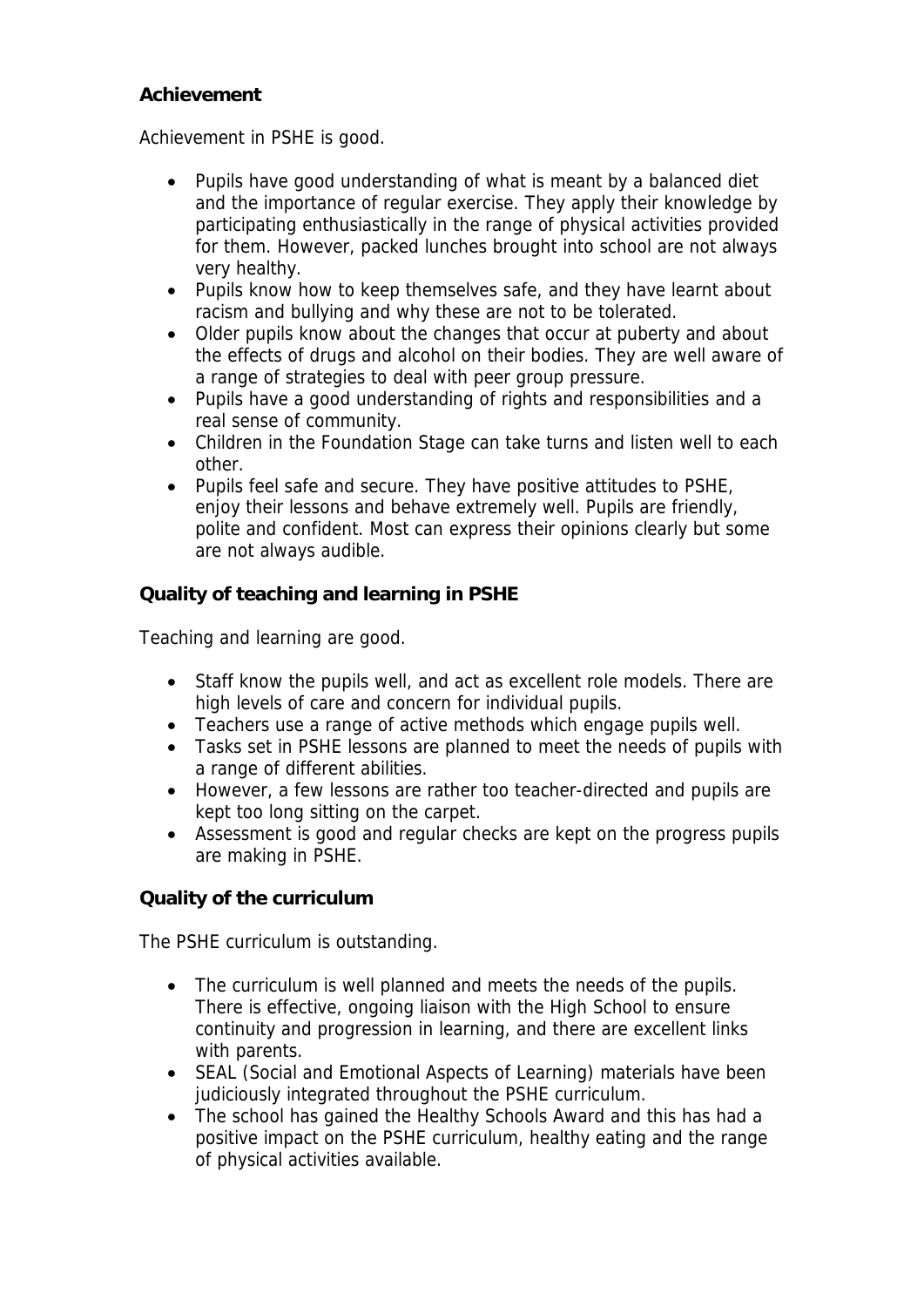- The wide range of physical activities and clubs provided makes an outstanding contribution to pupils' learning in PSHE because it allows them to put what they know into practice.
- Aspects of citizenship education are covered well and as a result pupils are very well prepared for life in a diverse society.
- Assemblies make a positive contribution to PSHE by reinforcing key messages.
- External agencies, such as the school nurse, the Police and Crucial Crewe are used very effectively to enhance provision.
- An outstanding feature is the work of the learning mentor who provides a valued source of advice and guidance for pupils as well as teaching some PSHE lessons.
- The school council is lively and active, but the opportunity for pupils to undertake key roles such as chair, and to feed back regularly to their classes is being missed.
- Inclusion is outstanding. The school values the contribution of every individual pupil. For example, all Year 6 pupils were included in the end-of-year show. Pupils from different ethnic backgrounds and religions are accepted and well-integrated. The buddy scheme and friendship stop makes sure that pupils learn kindness and tolerance and that no-one is left out.

**Leadership and management of PSHE**

The leadership and management of PSHE are good.

- PSHE and a Christian ethos underpin the whole school curriculum. As one Year 6 pupil commented, "It's one big family".
- The PSHE coordinator is well supported by the leadership team. She is experienced and dedicated and has thoroughly mapped provision across the school.
- Access to training is outstanding. The PSHE co-ordinator and the school nurse have completed the PSHE certificate together and this has had a real impact on the PSHE curriculum. All staff have had training in the SEAL materials.
- Self-evaluation is accurate but the subject review tends to focus on policy and planning rather than on learning. As yet, there has been no monitoring of PSHE lessons by the coordinator. Capacity for future improvement is excellent.

**Subject issue: the contribution made by PSHE to the future economic well-being of pupils.**

Pupils are very well prepared for adult life.

- Pupils are very well prepared for the next stage of their education and are confident about moving on to secondary school.
- Pupils take on a wide range of responsibilities across the school, and raise money for a wide variety of charities.